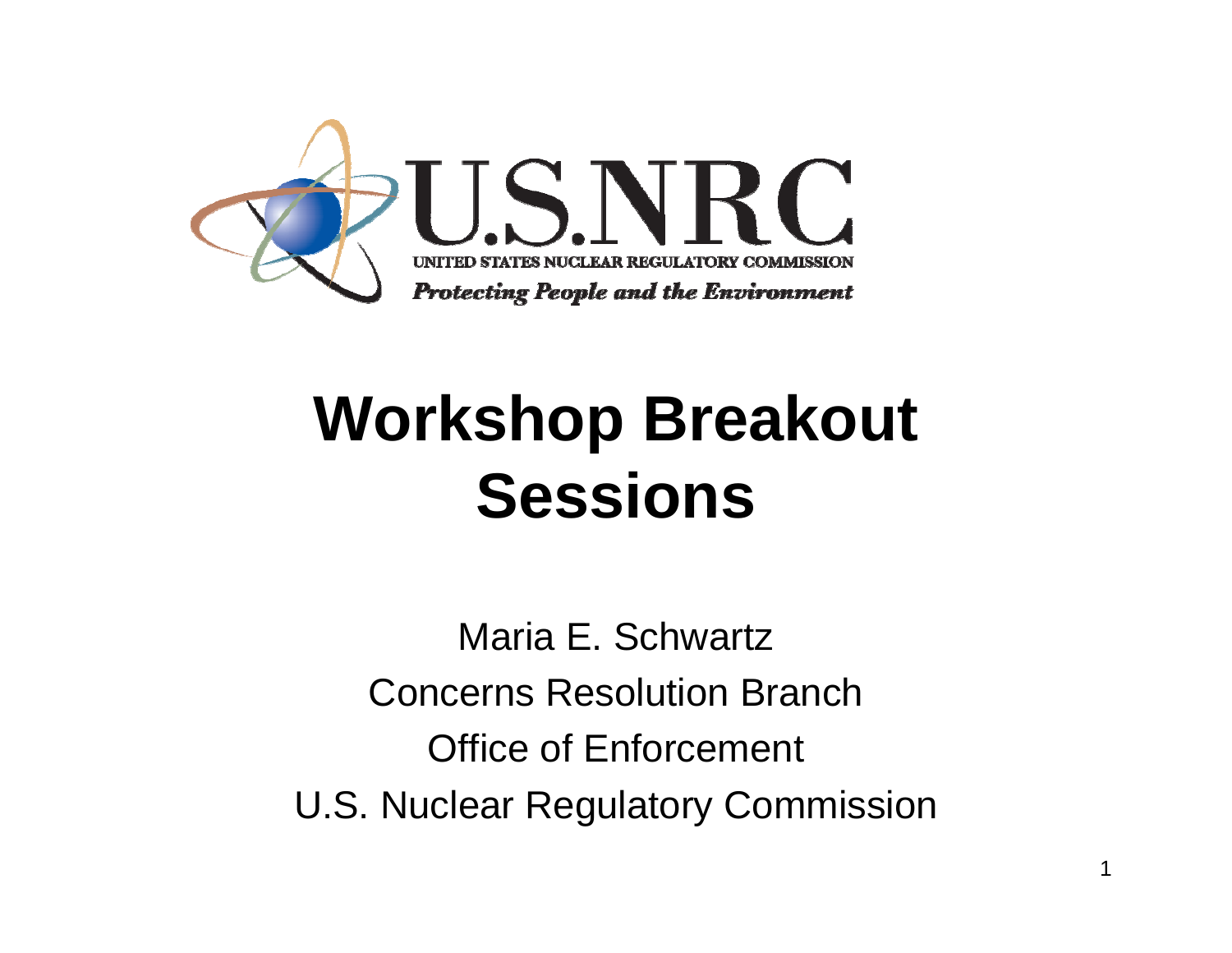

## **Organization of Sessions**

- Five breakout sessions over the next three days
- Each divided into three groups by the various type of licensee or an individual's interest:
	- Fuel Cycle Facilities, New Construction-Reactors, Power Reactors
	- Materials/Industrial
	- Materials/Medical
- Composed of panel members from a specific background and members of the audience who, based on their backgrounds or interest, wish to participate in one of the three groups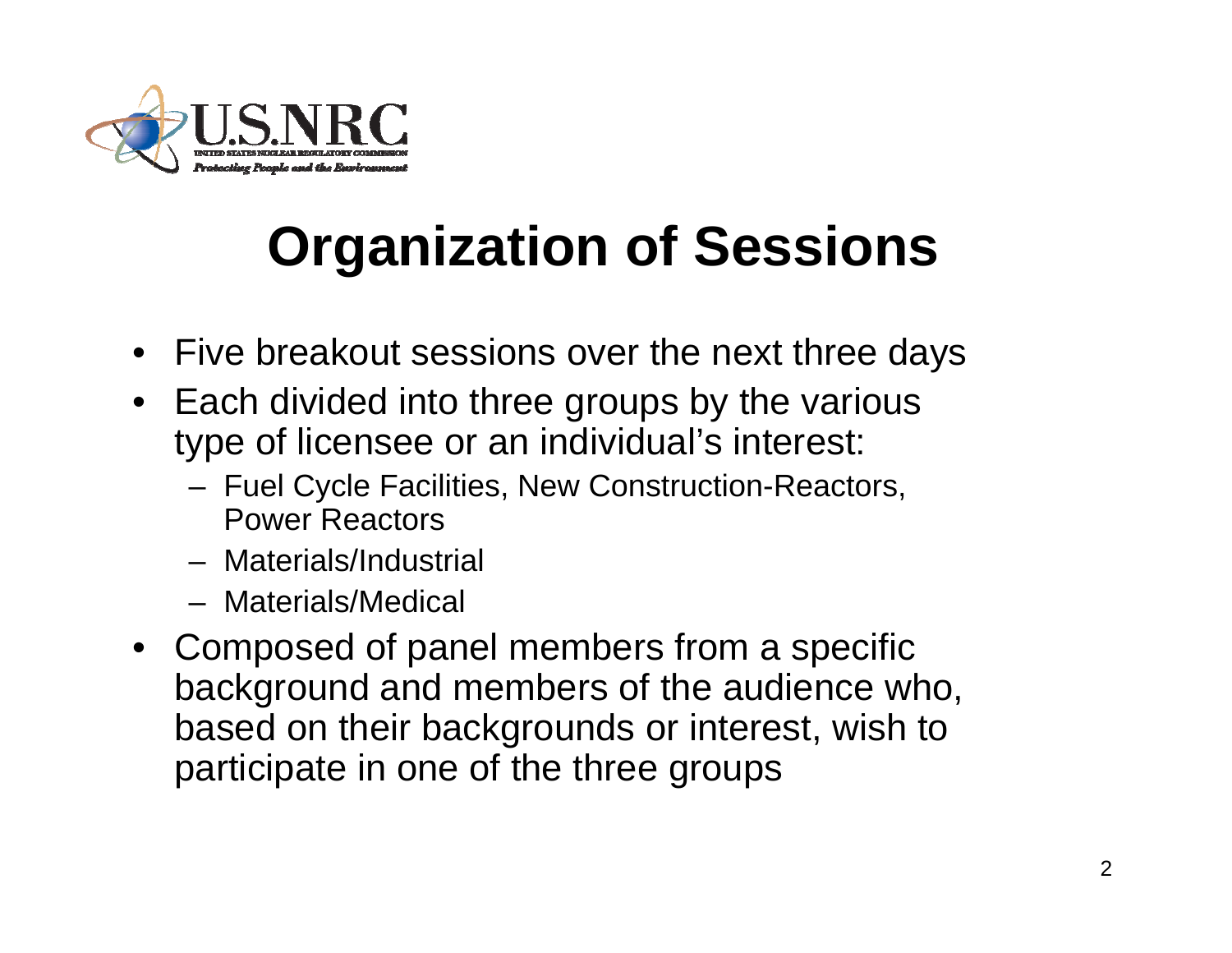

### **Example Breakout Session**

• **Common Definition of Safety Culture**

#### • **Breakout Session 1:**

- Purpose of the breakout session is to begin discussion on the definition of safety culture
- Desired outcome of the breakout session is to arrive at a definition that panel members can bring back to discuss at the next plenary session
- Provides NRC's and INPO's definitions of safety culture as starting point of dicussion
- – Provides questions intended to stimulate discussion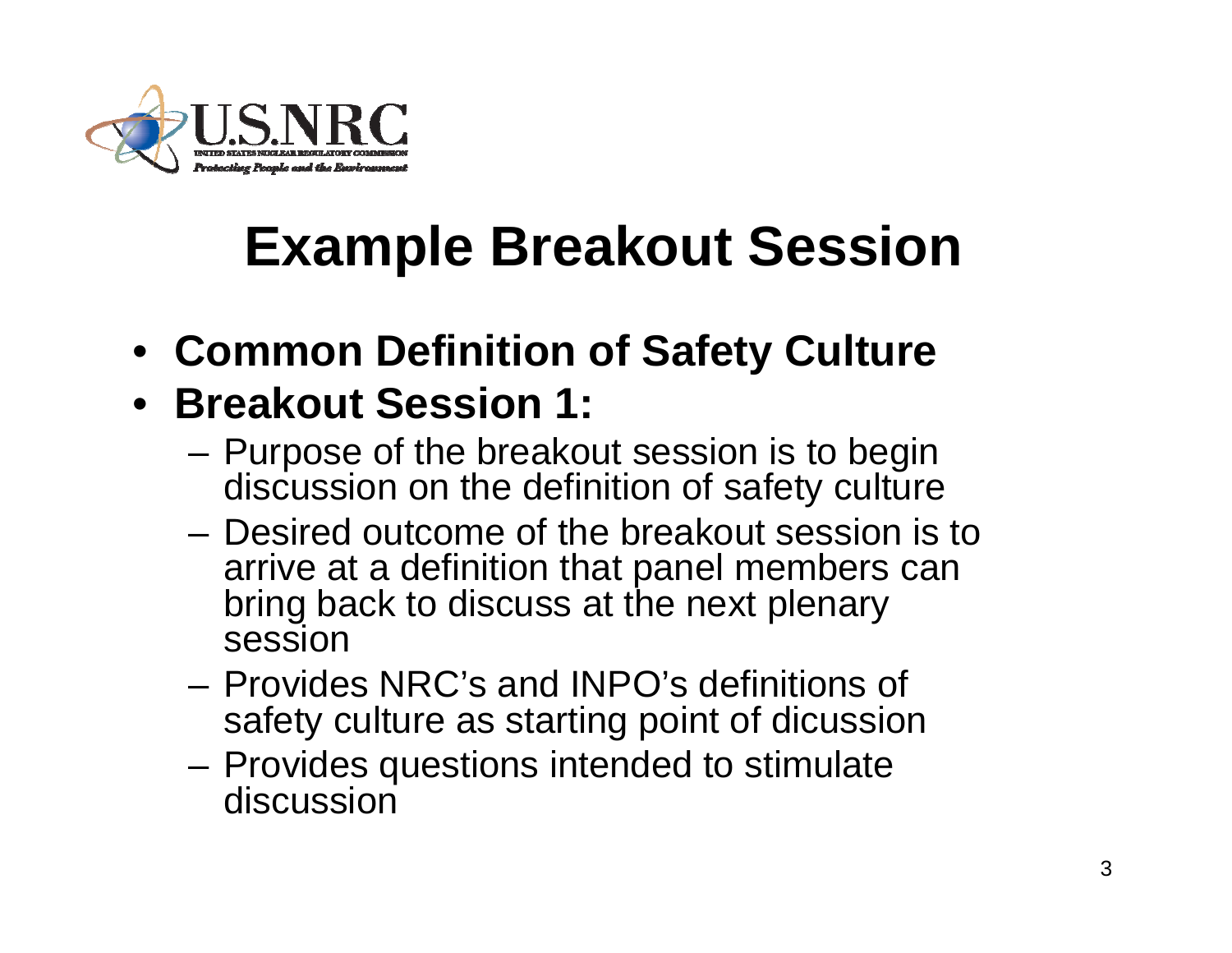

### **Topics for Discussion**

 $\triangleright$  A common definition of safety culture

¾The principles/characteristics/traits that are part of a strong, positive safety culture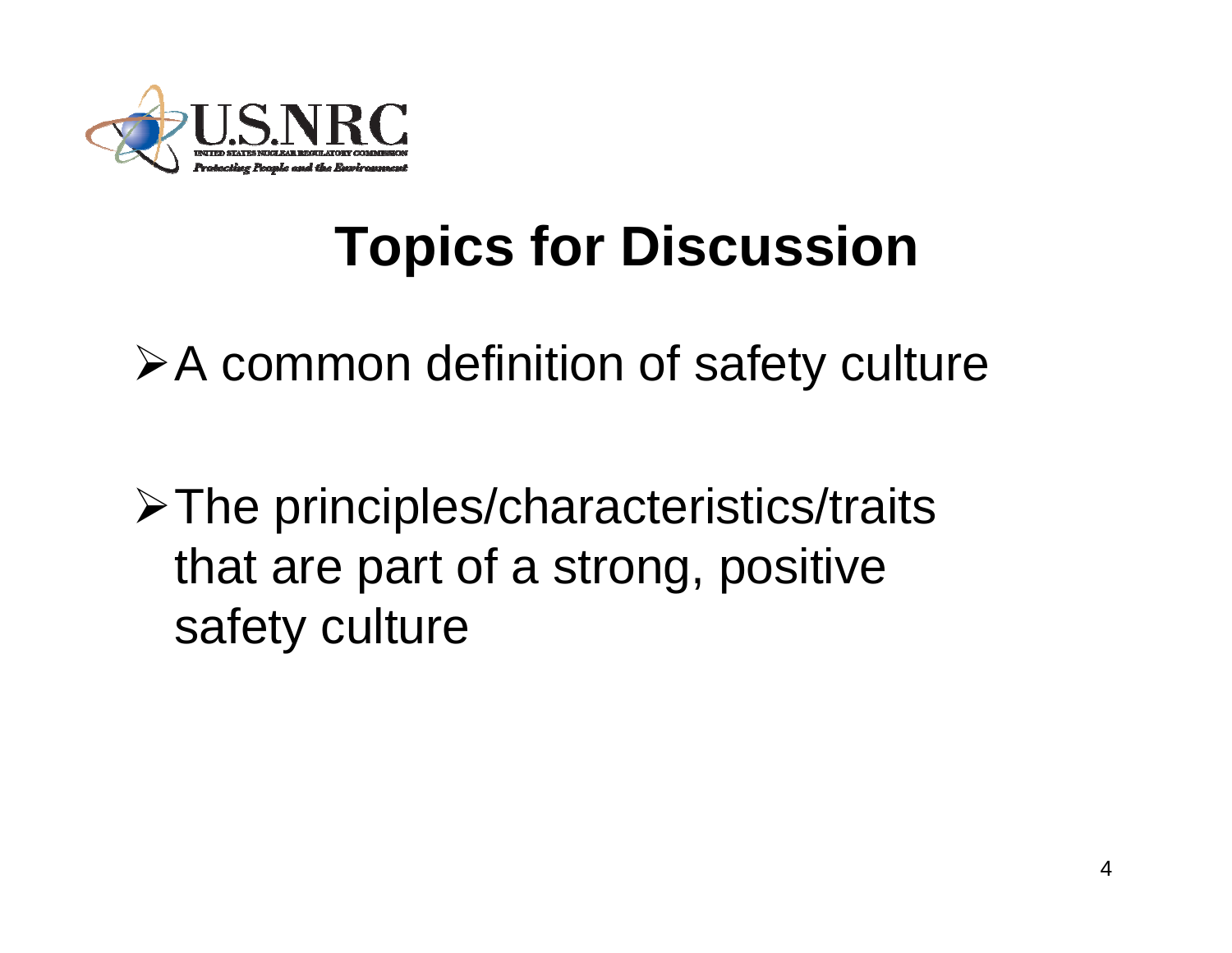

### **How We Will Use the Outcome of These Sessions**

- To inform the panelists who will take information from the breakout session back for additional discussion at the following plenary session
- To reach alignment, or determine that alignment can not be reached, for additional discussion at the following plenary session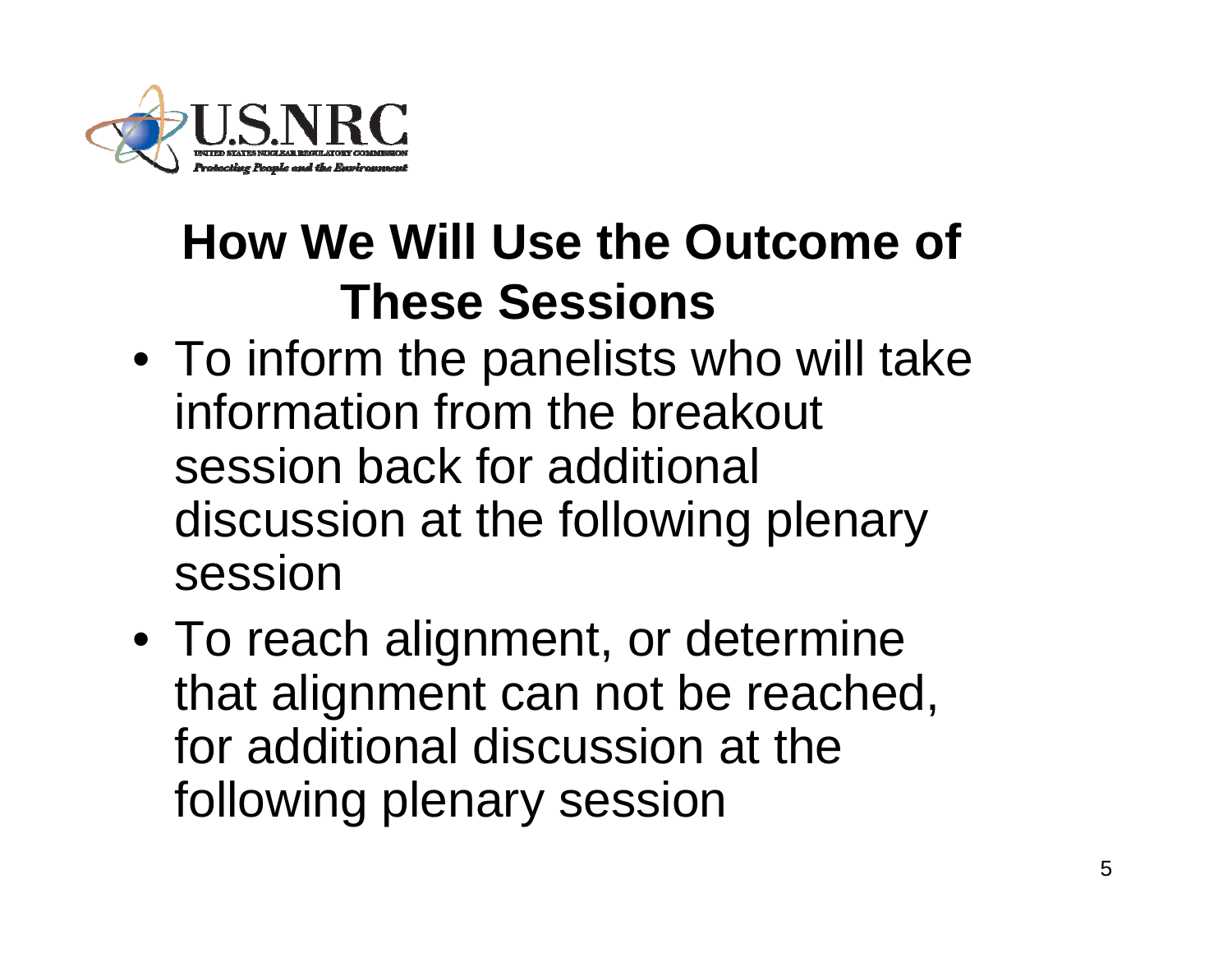

### **Additional Use of Information from Breakout Sessions**

• These discussions, in addition to the comments we receive on the draft safety culture policy statement, will help us to have a better understanding of what we need to do as we proceed with this initiative